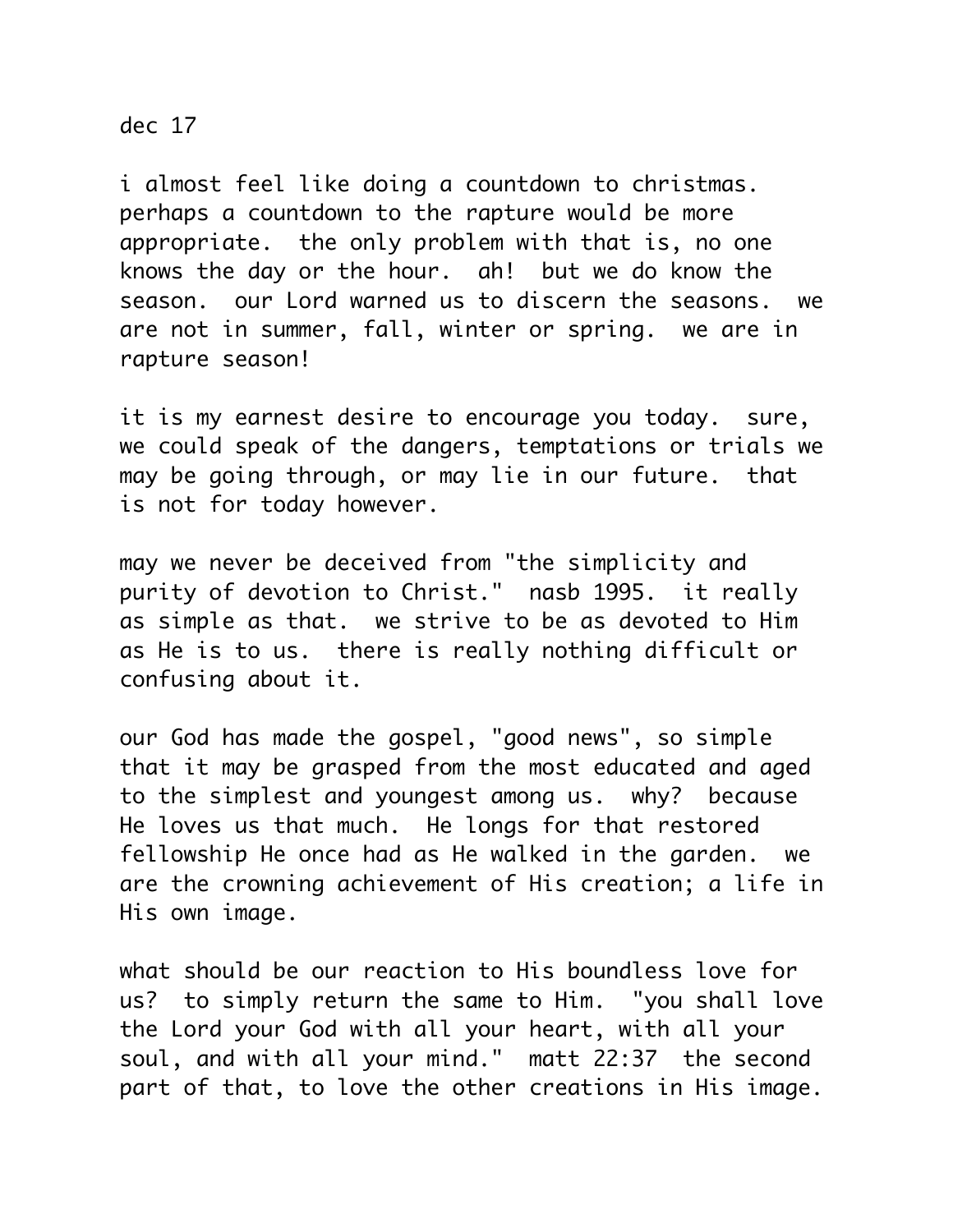i realize many of you are too young to remember this. years ago olivia newton-john had a song called, "hopeless devoted to you". although the lyrics are not inspirational, the title certainly is. we are all hopelessly devoted to the One brought us home. oh Lord, "look upon me and be merciful to me, as Your custom is toward those who love Your name." psa 119:132 yes, it is His custom to be merciful.

"trust in the Lord with all your heart, and lean not on your own understanding; in all your ways acknowledge Him, and He shall direct your paths." pro 3:5-6 we love Him. we trust Him. we want to please Him.

the more we walk with Him, the more we learn about Him. He is all we could have hoped for and more; loving, merciful, patient and righteous. we want to be like Him. being born again is our recreation in His image.

because our God "is love", learning to love as He does is our greatest goal. "there is no fear in love; but perfect love casts out fear, because fear involves torment." 1 john 4:18

we do none of this in our own strength. it is our Lord's work. that no flesh should glory in His presence. "the Lord will perfect that which concerns me; Your mercy, o Lord, endures forever." psa 138:8

i don't know why, but suddenly that commercial from years ago comes to mind. "give it to mikey. he'll eat anything." it was where two older boys tried to push off something they didn't want to a younger boy. it